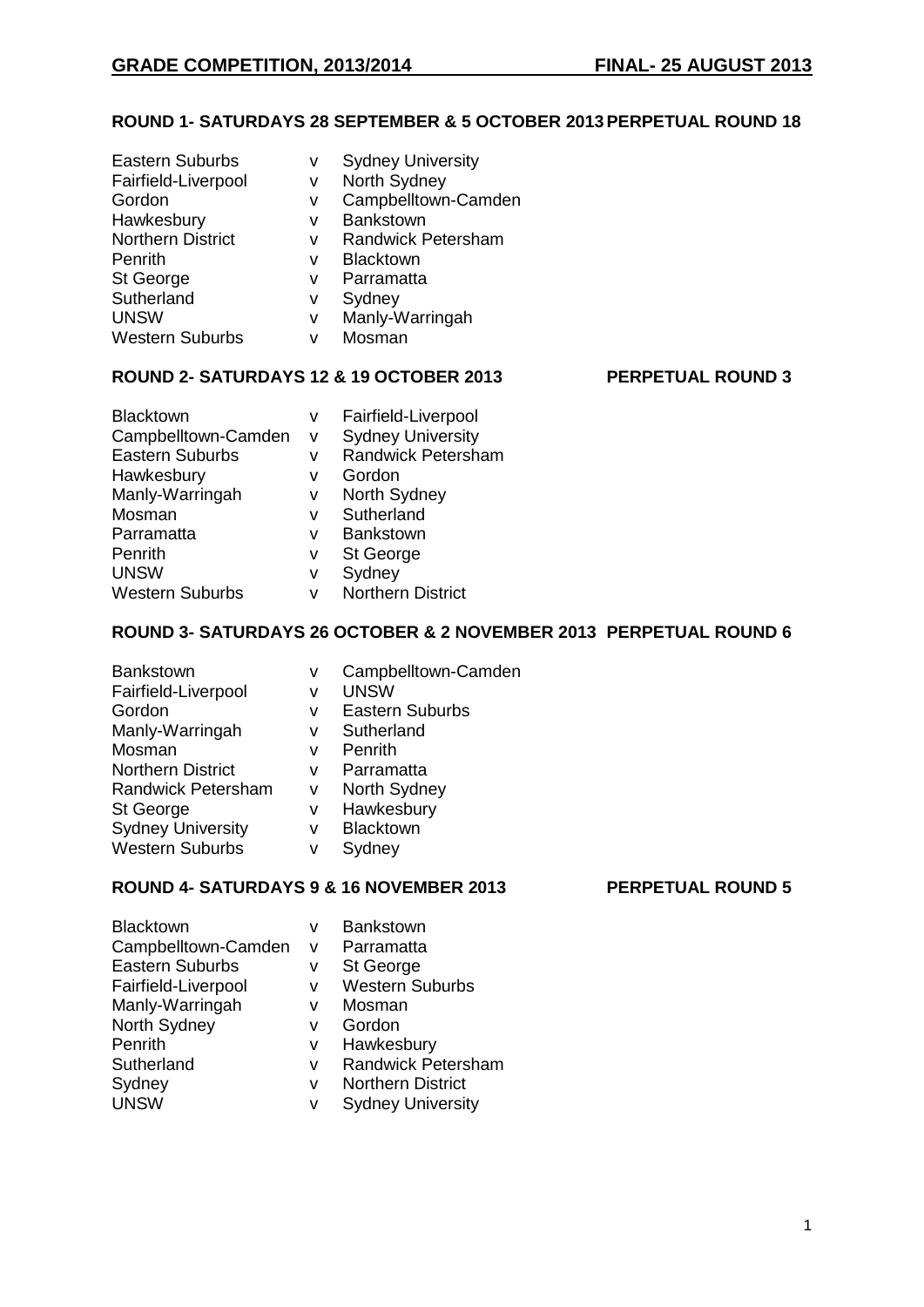### **ROUND 5- SATURDAYS 23 & 30 NOVEMBER 2013 PERPETUAL ROUND 19**

| v | Sutherland             |
|---|------------------------|
| v | Manly-Warringah        |
| v | Sydney                 |
| v | <b>Eastern Suburbs</b> |
| v | Penrith                |
| v | Mosman                 |
| v | <b>Blacktown</b>       |
| v | <b>Western Suburbs</b> |
| v | Fairfield-Liverpool    |
| v | Gordon                 |
|   |                        |

## **ROUND 6- SATURDAY 7 & SUNDAY 8 DECEMBER 2013 PERPETUAL ROUND 2 (SECOND GRADE-FIFTH GRADE, SATURDAY 7 DECEMBER 2013 ONLY)**

| Fairfield-Liverpool      | ٧ | Campbelltown-Camden       |
|--------------------------|---|---------------------------|
| Gordon                   | ٧ | St George                 |
| Hawkesbury               | v | <b>Randwick Petersham</b> |
| Manly-Warringah          | v | <b>Eastern Suburbs</b>    |
| Mosman                   | ٧ | North Sydney              |
| <b>Northern District</b> | v | Bankstown                 |
| Parramatta               | ٧ | <b>Sydney University</b>  |
| Sutherland               | v | Penrith                   |
| Sydney                   | v | Blacktown                 |
| <b>Western Suburbs</b>   | v | <b>UNSW</b>               |
|                          |   |                           |

### **ROUND 7- SATURDAY 14 & SUNDAY 15 DECEMBER 2013 PERPETUAL ROUND 15 (SECOND GRADE-FIFTH GRADE, SATURDAY 14 DECEMBER 2013 ONLY)**

| Bankstown                 | v | Manly-Warringah          |
|---------------------------|---|--------------------------|
| <b>Blacktown</b>          | v | North Sydney             |
| <b>Eastern Suburbs</b>    | v | <b>UNSW</b>              |
| Gordon                    | v | Fairfield-Liverpool      |
| <b>Northern District</b>  | v | Mosman                   |
| Penrith                   | v | Parramatta               |
| <b>Randwick Petersham</b> | v | <b>Sydney University</b> |
| Sutherland                | v | Campbelltown-Camden      |
| Sydney                    | v | St George                |
| <b>Western Suburbs</b>    | ٧ | Hawkesbury               |

# **ROUND 8- SATURDAY 21 DECEMBER 2013 PERPETUAL ROUND 14**

| <b>Bankstown</b>         | v | <b>Randwick Petersham</b> |
|--------------------------|---|---------------------------|
| <b>Blacktown</b>         | v | Sutherland                |
| Campbelltown-Camden      | v | Mosman                    |
| <b>Eastern Suburbs</b>   | v | <b>Western Suburbs</b>    |
| Hawkesbury               | v | <b>Northern District</b>  |
| Parramatta               | v | Manly-Warringah           |
| Penrith                  | v | Sydney                    |
| St George                | v | Fairfield-Liverpool       |
| <b>Sydney University</b> | v | Gordon                    |
| <b>UNSW</b>              | v | North Sydney              |
|                          |   |                           |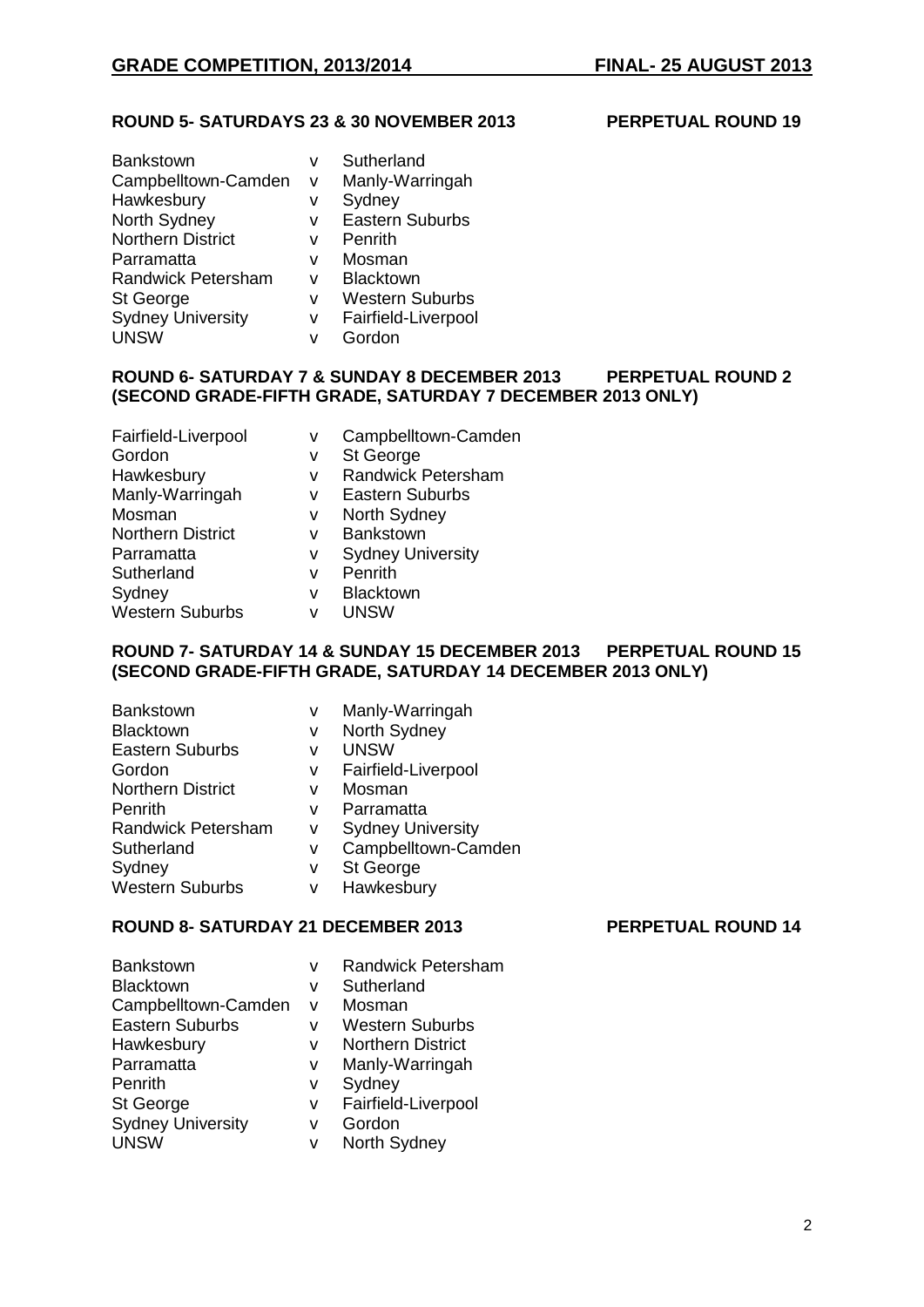## **ROUND 9- SATURDAY 11 JANUARY 2014 PERPETUAL ROUND 9**

| Campbelltown-Camden<br>Fairfield-Liverpool<br>Manly-Warringah<br>Mosman | v<br>v<br>v      | <b>UNSW</b><br><b>Eastern Suburbs</b><br>Gordon<br>St George |
|-------------------------------------------------------------------------|------------------|--------------------------------------------------------------|
| North Sydney<br><b>Northern District</b>                                | v<br>v<br>v      | <b>Sydney University</b><br>Blacktown                        |
| Parramatta<br><b>Randwick Petersham</b><br>Sutherland<br>Sydney         | v<br>v<br>v<br>v | <b>Western Suburbs</b><br>Penrith<br>Hawkesbury<br>Bankstown |

## **ROUND 10- SATURDAY 18 JANUARY 2014 PERPETUAL ROUND 16**

# Bankstown v St George Blacktown v Manly-Warringah Gordon v Parramatta<br>Northern District v Eastern Sul Penrith v Fairfield-Liverpool Randwick Petersham v Campbelltown-Camden Sydney v North Sydney Sydney University v Hawkesbury UNSW v Mosman

- v Eastern Suburbs
- Western Suburbs v Sutherland

## **ROUND 11- SATURDAY 25 JANUARY 2014 PERPETUAL ROUND 12**

### Eastern Suburbs v Blacktown Fairfield-Liverpool v Randwick Petersham Gordon v Sydney Hawkesbury v UNSW Manly-Warringah v Sydney University Mosman v Bankstown<br>
North Sydney v Campbellto North Sydney v Campbelltown-Camden<br>St George v Northern District St George v Northern District<br>
Sutherland v Parramatta v Parramatta Western Suburbs v Penrith

## **ROUND 12- SATURDAYS 1 & 8 FEBRUARY 2014 PERPETUAL ROUND 8**

| Campbelltown-Camden       | v | <b>Western Suburbs</b>   |
|---------------------------|---|--------------------------|
| <b>Eastern Suburbs</b>    | ٧ | Sutherland               |
| Fairfield-Liverpool       | v | <b>Bankstown</b>         |
| Manly-Warringah           | v | St George                |
| Mosman                    | ٧ | Hawkesbury               |
| North Sydney              | v | Penrith                  |
| Parramatta                | ٧ | Sydney                   |
| <b>Randwick Petersham</b> | v | Gordon                   |
| <b>Sydney University</b>  | v | <b>Northern District</b> |
| <b>UNSW</b>               | v | <b>Blacktown</b>         |
|                           |   |                          |